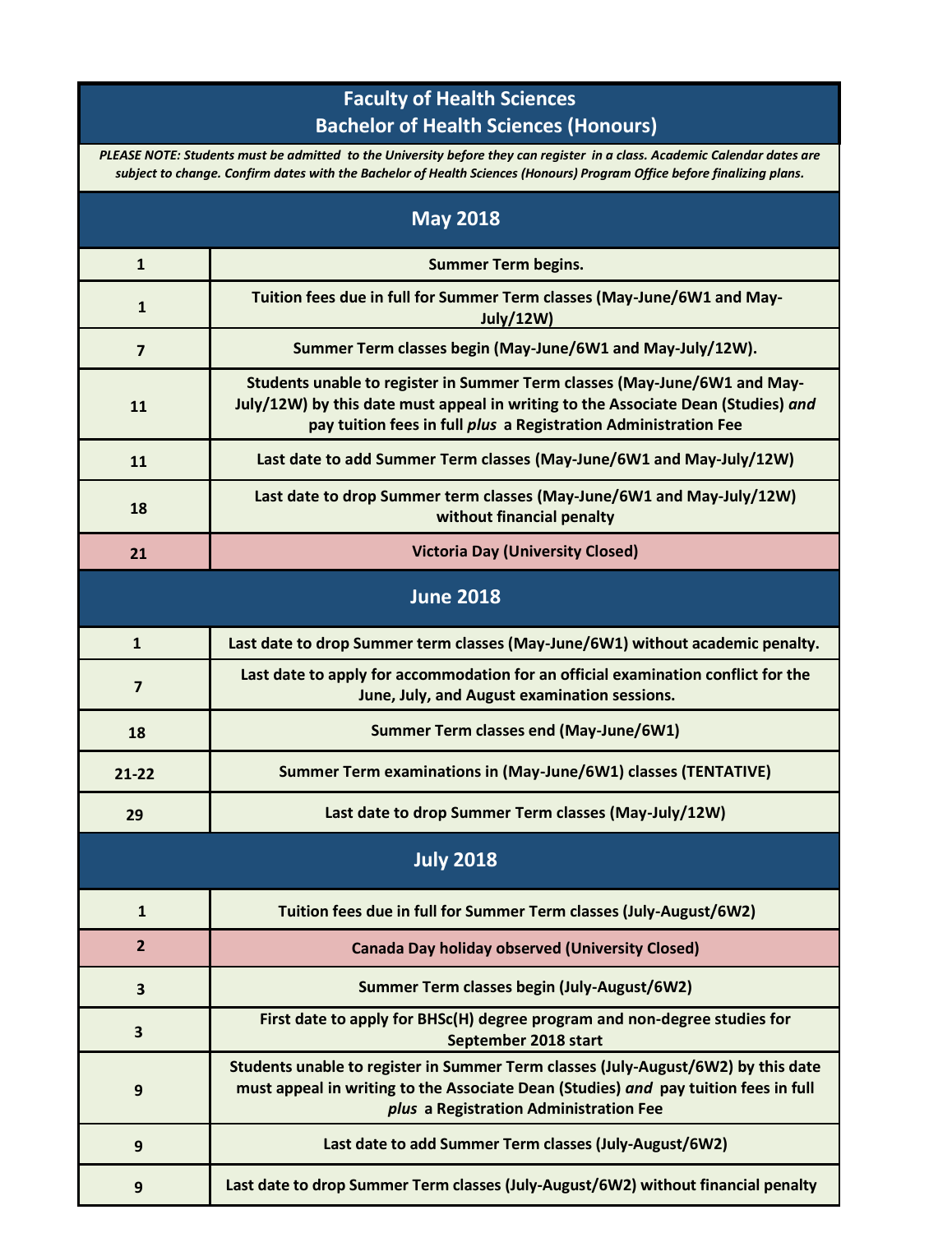| 15                    | First date to apply in SOLUS to graduate in Fall 2018. (TENTATIVE)                                                                                                                                    |  |
|-----------------------|-------------------------------------------------------------------------------------------------------------------------------------------------------------------------------------------------------|--|
| Jul $16 - Aug 3$      | <b>Fall Term class selection period</b>                                                                                                                                                               |  |
| 27                    | Summer Term classes (May-July/12W) end                                                                                                                                                                |  |
| 30                    | Last date to drop Summer Term classes (July-August/6W2) without academic penalty                                                                                                                      |  |
| 31                    | Summer Term examinations in (May-July/12W) classes begin (TENTATIVE)                                                                                                                                  |  |
| August 2018           |                                                                                                                                                                                                       |  |
| 3                     | <b>Fall Term class selection period ends</b>                                                                                                                                                          |  |
| 3                     | Summer Term examinations in (May-July/12W) classes end (TENTATIVE)                                                                                                                                    |  |
| 6                     | <b>Civic Holiday (University Closed)</b>                                                                                                                                                              |  |
| 13                    | Summer Term classes (July-August/6W2) end                                                                                                                                                             |  |
| 14                    | Last date to apply for BHSc(H) degree program for September 2018 start                                                                                                                                |  |
| $15 - 16$             | Summer Terms examinations in (July-August/6W2) classes (TENTATIVE)                                                                                                                                    |  |
| 21                    | Time period to add and drop classes (open enrolment) begins (TENTATIVE)                                                                                                                               |  |
| 24                    | Last date to apply for BHSc(H) non-degree interest student for September 2018 start                                                                                                                   |  |
| 29                    | Last date to accept offers for BHSc(H) degree and non-degree program for<br>September 2018 start                                                                                                      |  |
| 31                    | <b>Summer Term ends</b>                                                                                                                                                                               |  |
| <b>September 2018</b> |                                                                                                                                                                                                       |  |
| $\mathbf{1}$          | <b>Fall Term begins</b>                                                                                                                                                                               |  |
| $\mathbf{1}$          | <b>Tuition fees due in full for Fall Term classes</b>                                                                                                                                                 |  |
| 3                     | <b>Labour Day (University Closed)</b>                                                                                                                                                                 |  |
| 6                     | <b>Fall Term classes begin</b>                                                                                                                                                                        |  |
| 21                    | Students unable to register in Fall Term by this date must appeal in writing to the<br>Associate Dean (Studies). If the appeal to register late is granted, students must pay<br>tuition fees in full |  |
| 21                    | Last date to add Fall Term classes                                                                                                                                                                    |  |
| 21                    | Last date to drop Fall Term classes without financial penalty                                                                                                                                         |  |
| October 2018          |                                                                                                                                                                                                       |  |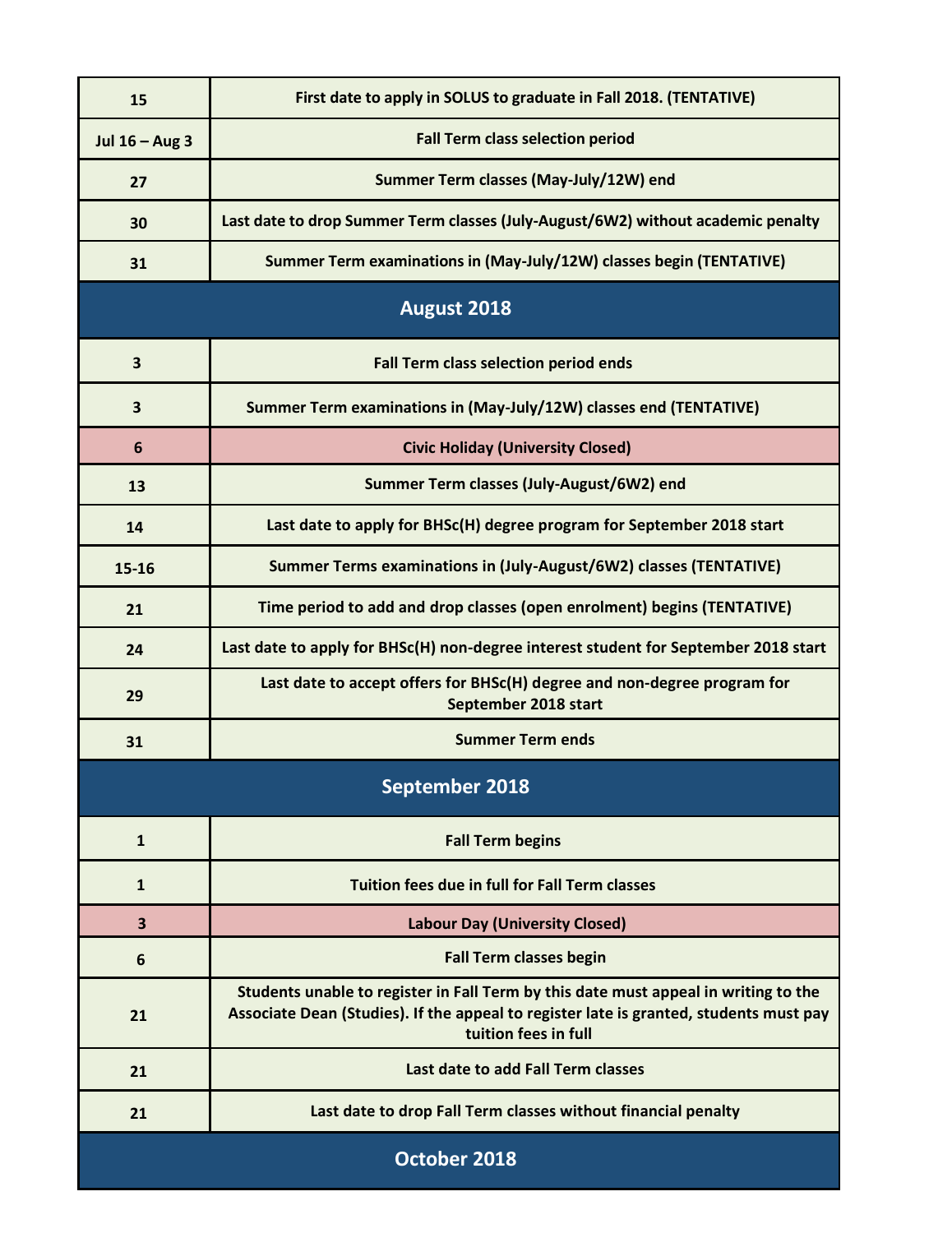| $\overline{2}$                                                                                                                                                                                       | First date to apply for BHSc(H) degree program and non-degree studies for<br>January 2019 start                          |  |
|------------------------------------------------------------------------------------------------------------------------------------------------------------------------------------------------------|--------------------------------------------------------------------------------------------------------------------------|--|
| 8                                                                                                                                                                                                    | <b>Thanksgiving Day (University Closed)</b>                                                                              |  |
| 15                                                                                                                                                                                                   | Last date to apply in SOLUS to graduate in Fall 2018 (TENTATIVE)                                                         |  |
| 16                                                                                                                                                                                                   | <b>University Day</b>                                                                                                    |  |
| $25 - 26$                                                                                                                                                                                            | Fall-term Break (no scheduled sessions, all on-campus classes cancelled)                                                 |  |
| <b>November 2018</b>                                                                                                                                                                                 |                                                                                                                          |  |
| NOTE: Fall 2018 Convocation dates will be published by the Office of the University Registrar in<br>May 2018. Refer to http://www.queensu.ca/registrar/convocation/ceremonies to view these<br>dates |                                                                                                                          |  |
| $\overline{2}$                                                                                                                                                                                       | Last date to drop Fall Term classes without academic penalty                                                             |  |
| $\overline{7}$                                                                                                                                                                                       | Last date to apply for accommodation for an official examination conflict for the<br><b>December examination session</b> |  |
| 9                                                                                                                                                                                                    | Remembrance Day Service (classes cancelled 10:30 - 11:30am)                                                              |  |
| 30                                                                                                                                                                                                   | <b>Fall Term classes end</b>                                                                                             |  |
| <b>December 2018</b>                                                                                                                                                                                 |                                                                                                                          |  |
| $\mathbf{1}$                                                                                                                                                                                         | First date to apply in SOLUS to graduate in Spring 2019 (TENTATIVE)                                                      |  |
| $1-4$                                                                                                                                                                                                | Fall Term pre-examination study period                                                                                   |  |
| 5                                                                                                                                                                                                    | Last date to apply for BHSc(H) degree program for January 2019 start                                                     |  |
| $5 - 20$                                                                                                                                                                                             | <b>Final examinations in Fall Term classes</b>                                                                           |  |
| 6                                                                                                                                                                                                    | <b>Commemoration Day (academics cancelled)</b>                                                                           |  |
| 14                                                                                                                                                                                                   | Last date to apply for BHSc(H) non-degree interest student for January 2019 start                                        |  |
| 19                                                                                                                                                                                                   | Last date to accept offers for BHSc(H) degree and non-degree program for<br>January 2019 start                           |  |
| 31                                                                                                                                                                                                   | <b>Fall Term ends</b>                                                                                                    |  |
| January 2019                                                                                                                                                                                         |                                                                                                                          |  |
| $\mathbf{1}$                                                                                                                                                                                         | <b>Winter Term begins</b>                                                                                                |  |
| $\overline{\mathbf{z}}$                                                                                                                                                                              | <b>Winter Term classes begin</b>                                                                                         |  |